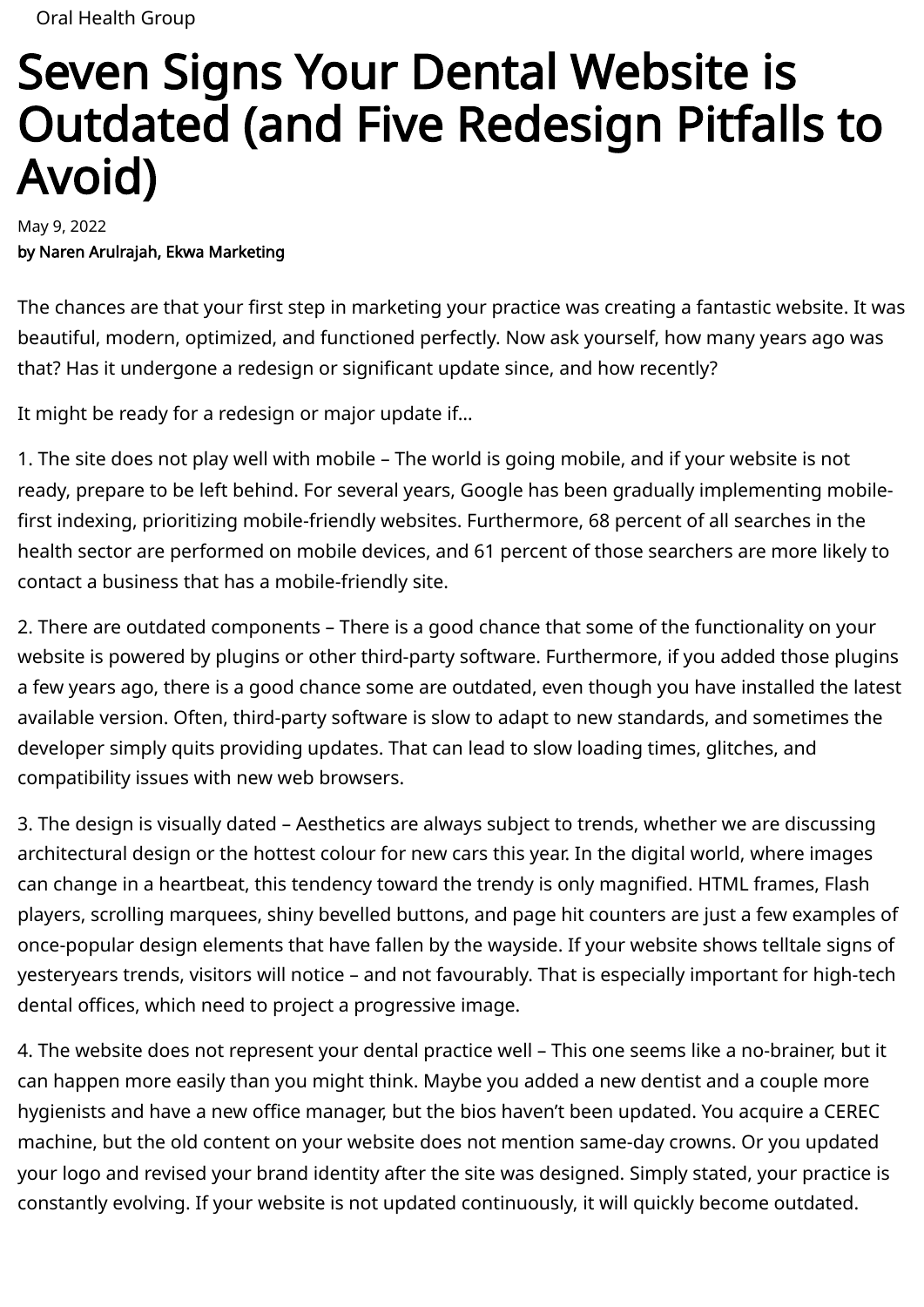5. Accessibility is an issue – You want everyone to use your site. Furthermore, it matters to Google. While accessibility is not technically a ranking factor, Google gives an edge to websites considered easy to use. Accessibility features include adequate contrast and font size for the visually impaired, appropriate captions and video transcripts for the hearing impaired, keyboard-friendly navigation, and compatibility with adaptive technologies.

6. Your bounce rate is high – Good placement on the SERP (search engine results page) is often treated as the holy grail of marketing. However, it does not guarantee success. You might get plenty of traffic, but that is useless if people do not stay on the site long enough to take meaningful action. If your bounce rate is high, your website is not making the right first impression. Perhaps it is slow to load, the navigation is confusing, or the design is simply unattractive. Whatever the reason, it is a sure sign that something needs to change.

7. Social media integration is lacking – Is it easy for visitors to share your content on social? Does the website invite people to connect on your favourite networks? At one time, these features were optional. However, social media has become an integral part of marketing (and of daily life for many people) within the last several years. Today's trend is omnichannel marketing, which incorporates websites, social, email, and other channels into a seamless user experience.

# Now what?

OK, so you have decided that your website needs a little help. How do you go about it? The first question is who will do it. Your website designer may be an individual or part of a marketing company. Either way, you will want to begin collaborating with them early on.

If you are happy with whoever created the site, you will likely want them to update it. Furthermore, they are familiar with the website, the techniques used, and the technology powering it. In this case, you can choose whether to make minor updates or do a total redesign. On the other hand, if you are moving to a new company or individual, it is usually best to start with a brand-new website.

# Redesign pitfalls to avoid

While every website and project is different, there are a few commonly repeated mistakes. Here are a few that you can easily dodge:

1. Too trendy – You are not in 1990's anymore! You want to update to the latest, most up-to-date, modern-looking trends. That is great if you are enjoying the redesign process. Otherwise, it is best to opt for the timeless, classic, and tried-and-true that will not be outdated soon.

2. Cutting corners – There are many web design professionals and services available. Please don't choose the DIY website builder or your neighbour who works in landscaping but claims to know all [about technology. Redesigning a website is a massive undertaking, with the potential to dramatically](https://www.searchenginejournal.com/avoid-seo-disaster-website-redesign/232093/#close) impact SEO (search engine optimization). You need someone with top-notch skills.

3. Unrealistic expectations – Giving your website a makeover will not lead to a sudden influx of phone calls, nor will it make your pages skyrocket to the top of Google results. What it can do is mark the beginning of a *gradual* improvement in search performance, which in turn improves lead acquisition. It is a marathon, not a sprint.